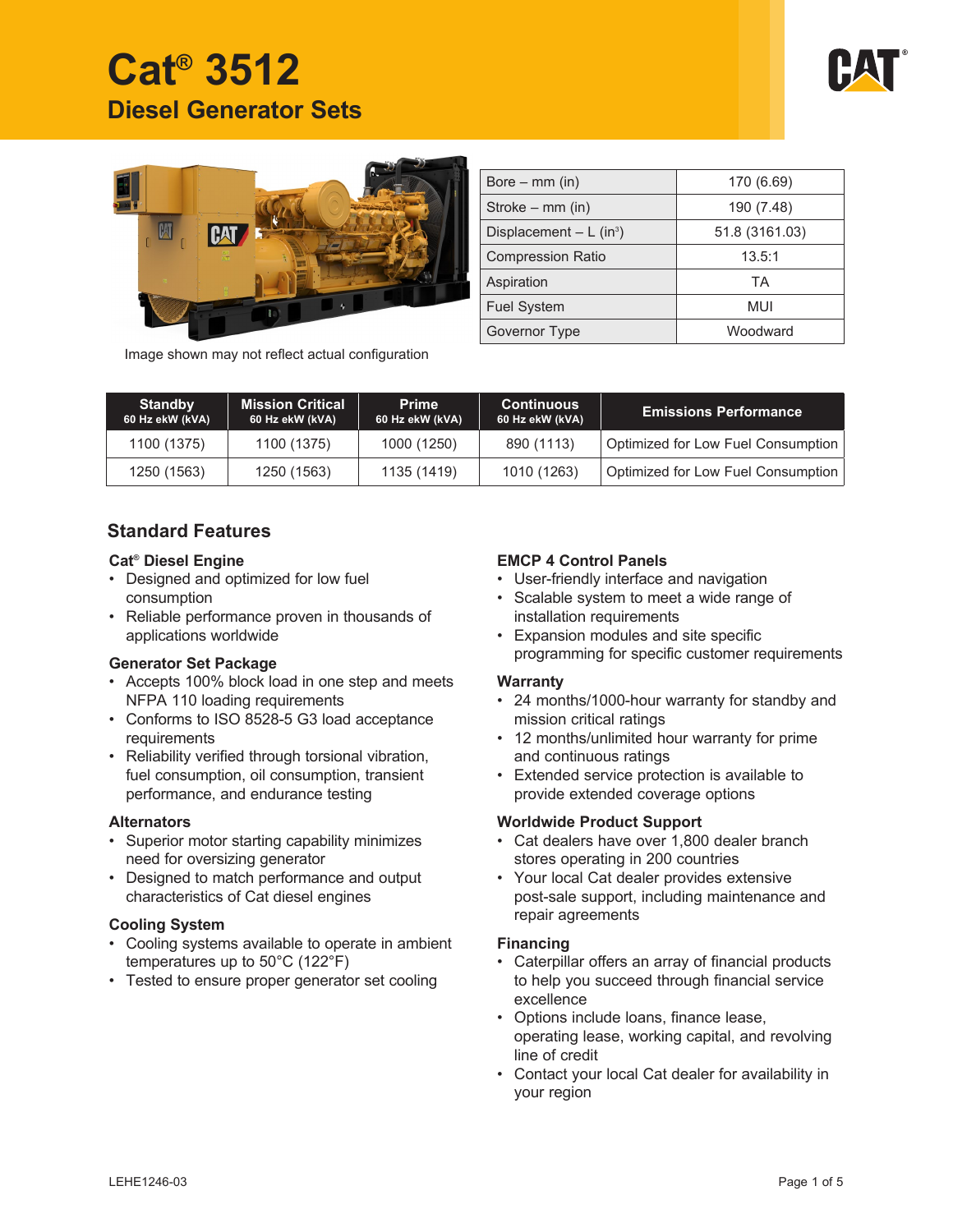# **Optional Equipment**

# **Engine**

#### *Air Cleaner*

❑ Single element ❑ Dual element ❑ Heavy duty

## *Muffler*

❑ Industrial grade (15 dB)

#### *Starting*

❑ Standard batteries ❑ Oversized batteries ❑ Standard electric starter(s) ❑ Dual electric starter(s) ❑ Air starter(s) ❑ Jacket water heater

## **Alternator**

### *Output voltage*

❑ 380V ❑ 6300V ❑ 416V ❑ 6600V ❑ 440V ❑ 6900V ❑ 480V ❑ 12470V ❑ 600V ❑ 13200V ❑ 4160V ❑ 13800V

# *Temperature Rise*

*(over 40°C ambient)* ❑ 150°C ❑ 125°C/130°C

❑ 105°C ❑ 80°C

#### *Winding type*

❑ Random wound ❑ Form wound

# *Excitation*

❑ Internal excitation (IE) ❑ Permanent magnet (PM)

#### *Attachments*

- ❑ Anti-condensation heater
- ❑ Stator and bearing temperature monitoring and protection

### **Power Termination**

#### *Type*

❑ Bus bar ❑ Circuit breaker ❑ 1600A ❑ 2000A  $\square$  2500A ❑ 3200A ❑ UL ❑ IEC ❑ 3-pole ❑ 4-pole ❑ Manually operated ❑ Electrically operated

# *Trip Unit*

❑ LSI ❑ LSI-G ❑ LSIG-P

#### **Control System**

*Controller* ❑ EMCP 4.2B

#### *Attachments*

- ❑ Local annunciator module
- ❑ Remote annunciator module
- ❑ Expansion I/O module
- ❑ Remote monitoring software

# **Charging**

❑ Battery charger – 10A ❑ Battery charger – 20A ❑ Battery charger – 35A

#### **Vibration Isolators**

❑ Rubber ❑ Spring ❑ Seismic rated

#### **Cat Connect**

#### *Connectivity*

- ❑ Ethernet ❑ Cellular
- ❑ Satellite

#### **Extended Service Options**

#### *Terms*

❑ 2 year (prime) ❑ 3 year ❑ 5 year ❑ 10 year

## *Coverage*

- ❑ Silver
- ❑ Gold
- ❑ Platinum
- ❑ Platinum Plus

#### **Ancillary Equipment**

- ❑ Automatic transfer switch (ATS)
- ❑ Uninterruptible power supply (UPS)
- ❑ Paralleling switchgear
- ❑ Paralleling controls

#### **Certifications**

❑ UL 2200 Listed ❑ CSA ❑ IBC seismic certification ❑ OSHPD pre-approval

Note: Some options may not be available on all models. Certifications may not be available with all model configurations. Consult factory for availability.

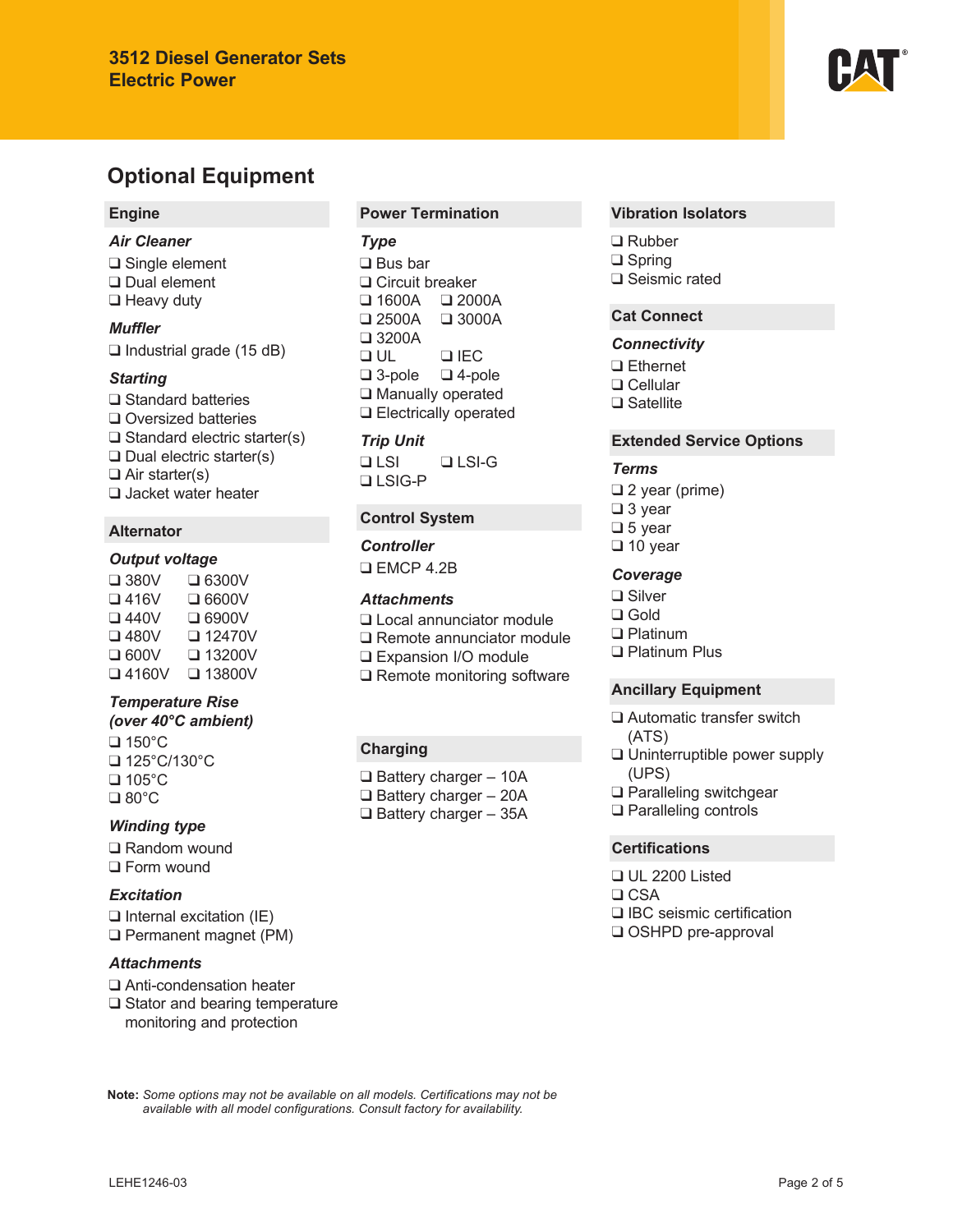

# **Package Performance**

| Performance                                                          | Standby   |          | <b>Mission Critical</b> |          | Prime     |          | Continuous |          |
|----------------------------------------------------------------------|-----------|----------|-------------------------|----------|-----------|----------|------------|----------|
| Frequency                                                            | 60 Hz     |          | 60 Hz                   |          | 60 Hz     |          | 60 Hz      |          |
| Gen set power rating with fan                                        | 1100 ekW  |          | 1100 ekW                |          | 1000 ekW  |          | 890 ekW    |          |
| Gen set power rating with fan $@$<br>0.8 power factor                | 1375 kVA  |          | 1375 kVA                |          | 1250 kVA  |          | 1113 kVA   |          |
| Emissions                                                            | Low Fuel  |          | Low Fuel                |          | Low Fuel  |          | Low Fuel   |          |
| Performance number                                                   | DM8224-02 |          | EM0831-00               |          | DM8225-03 |          | DM8226-02  |          |
| <b>Fuel Consumption</b>                                              |           |          |                         |          |           |          |            |          |
| 100% load with fan - L/hr (gal/hr)                                   | 305.3     | (80.7)   | 305.3                   | (80.7)   | 271.6     | (71.7)   | 244.2      | (64.5)   |
| 75% load with fan $-$ L/hr (gal/hr)                                  | 232.7     | (61.5)   | 232.7                   | (61.5)   | 210.3     | (55.5)   | 190.5      | (50.3)   |
| 50% load with fan - L/hr (gal/hr)                                    | 167.0     | (44.1)   | 167.0                   | (44.1)   | 151.1     | (39.9)   | 138.3      | (36.5)   |
| 25% load with $fan - L/hr$ (gal/hr)                                  | 102.7     | (27.1)   | 102.7                   | (27.1)   | 93.6      | (24.7)   | 87.3       | (23.1)   |
| <b>Cooling System</b>                                                |           |          |                         |          |           |          |            |          |
| Radiator air flow restriction (system) -<br>kPa (in. water)          | 0.12      | (0.48)   | 0.12                    | (0.48)   | 0.12      | (0.48)   | 0.12       | (0.48)   |
| Radiator air flow $-$ m <sup>3</sup> /min (cfm)                      | 1133      | (40011)  | 1133                    | (40011)  | 1133      | (40011)  | 1133       | (40011)  |
| Engine coolant capacity $- L$ (gal)                                  | 156.8     | (41.4)   | 156.8                   | (41.4)   | 156.8     | (41.4)   | 156.8      | (41.4)   |
| Radiator coolant capacity $-L$ (gal)                                 | 130.0     | (34.0)   | 130.0                   | (34.0)   | 130.0     | (34.0)   | 130.0      | (34.0)   |
| Total coolant capacity $- L$ (gal)                                   | 286.8     | (75.4)   | 286.8                   | (75.4)   | 286.8     | (75.4)   | 286.8      | (75.4)   |
| <b>Inlet Air</b>                                                     |           |          |                         |          |           |          |            |          |
| Combustion air inlet flow rate $-$ m <sup>3</sup> /min (cfm)         | 92.3      | (3259.0) | 92.3                    | (3259.0) | 93.2      | (3291.0) | 85.2       | (3008.5) |
| <b>Exhaust System</b>                                                |           |          |                         |          |           |          |            |          |
| Exhaust stack gas temperature $-$ °C ( $\degree$ F)                  | 524.0     | (975.2)  | 524.0                   | (975.2)  | 457.5     | (855.5)  | 452.1      | (845.8)  |
| Exhaust gas flow rate $-$ m <sup>3</sup> /min (cfm)                  | 258.9     | (9141.4) | 258.9                   | (9141.4) | 238.1     | (8407.6) | 215.7      | (7616.5) |
| Exhaust system backpressure (maximum<br>allowable) - kPa (in. water) | 6.7       | (27.0)   | 6.7                     | (27.0)   | 6.7       | (27.0)   | 6.7        | (27.0)   |
| <b>Heat Rejection</b>                                                |           |          |                         |          |           |          |            |          |
| Heat rejection to jacket water - kW (Btu/min)                        | 729       | (41455)  | 729                     | (41455)  | 647       | (36795)  | 580        | (32984)  |
| Heat rejection to exhaust (total) - kW (Btu/min)                     | 1202      | (68352)  | 1202                    | (68352)  | 1038      | (59031)  | 933        | (53058)  |
| Heat rejection to aftercooler - kW (Btu/min)                         | 134       | (7619)   | 134                     | (7619)   | 139       | (7905)   | 104        | (5914)   |
| Heat rejection to atmosphere from engine -<br>kW (Btu/min)           | 122       | (6938)   | 122                     | (6938)   | 118       | (6711)   | 114        | (6483)   |
| Heat rejection from alternator - kW (Btu/min)                        | 63        | (3586)   | 63                      | (3586)   | 55        | (3131)   | 48         | (2732)   |
| Emissions* (Nominal)                                                 |           |          |                         |          |           |          |            |          |
| NOx mg/Nm <sup>3</sup> (g/hp-h)                                      | 4083.4    | (8.92)   | 4083.4                  | (8.92)   | 4744.9    | (9.39)   | 4809.7     | (9.40)   |
| CO mg/Nm <sup>3</sup> (g/hp-h)                                       | 593.6     | (1.30)   | 593.6                   | (1.30)   | 469.4     | (0.93)   | 427.6      | (0.84)   |
| HC mg/Nm <sup>3</sup> (g/hp-h)                                       | 74.1      | (1.16)   | 74.1                    | (1.16)   | 140.4     | (0.28)   | 177.8      | (0.35)   |
| PM mg/Nm <sup>3</sup> (g/hp-h)                                       | 108.2     | (0.24)   | 108.2                   | (0.24)   | 71.9      | (0.14)   | 69.0       | (0.13)   |
| <b>Emissions* (Potential Site Variation)</b>                         |           |          |                         |          |           |          |            |          |
| NOx mg/Nm <sup>3</sup> (g/hp-h)                                      | 4900.1    | (10.70)  | 4900.1                  | (10.70)  | 5693.9    | (11.27)  | 5771.6     | (11.29)  |
| CO mg/Nm <sup>3</sup> (g/hp-h)                                       | 1068.4    | (2.33)   | 1068.4                  | (2.33)   | 844.9     | (1.67)   | 769.7      | (1.50)   |
| $HC$ mg/Nm <sup>3</sup> (g/hp-h)                                     | 98.6      | (0.22)   | 98.6                    | (0.22)   | 186.7     | (0.37)   | 236.5      | (0.46)   |
| $PM mg/Nm3 (g/hp-h)$                                                 | 151.5     | (0.33)   | 151.5                   | (0.33)   | 100.7     | (0.20)   | 96.6       | (0.19)   |

\**mg/Nm<sup>3</sup> levels are corrected to 5% O2. Contact your local Cat dealer for further information.*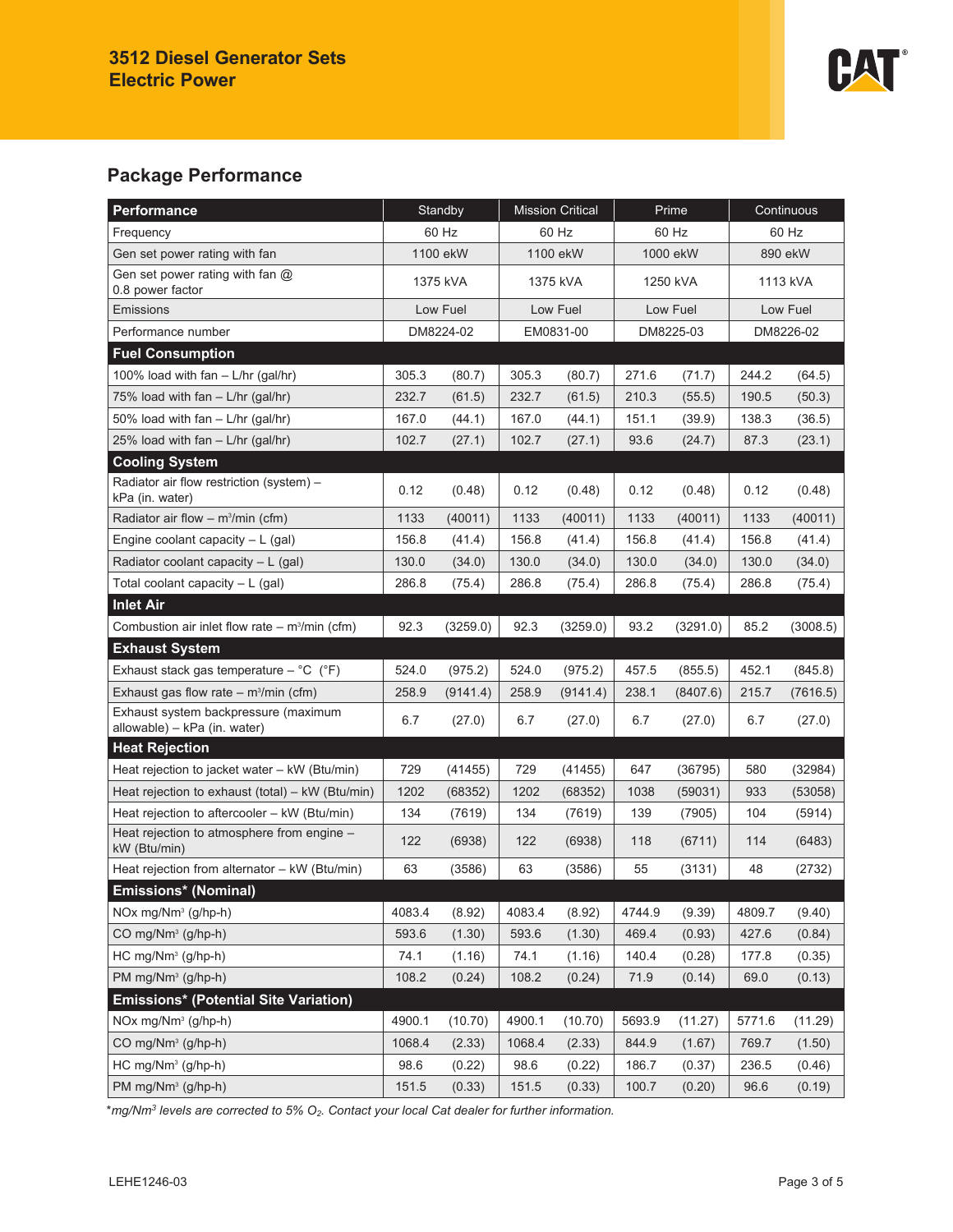

# **Package Performance**

| Performance                                                          | Standby   |           | <b>Mission Critical</b> |           | Prime     |           | Continuous |          |
|----------------------------------------------------------------------|-----------|-----------|-------------------------|-----------|-----------|-----------|------------|----------|
| Frequency                                                            | 60 Hz     |           | 60 Hz                   |           | 60 Hz     |           | 60 Hz      |          |
| Gen set power rating with fan                                        | 1250 ekW  |           | 1250 ekW                |           | 1135 ekW  |           | 1010 ekW   |          |
| Gen set power rating with fan $@$<br>0.8 power factor                | 1563 kVA  |           | 1563 kVA                |           | 1419 kVA  |           | 1263 kVA   |          |
| Emissions                                                            | Low Fuel  |           | Low Fuel                |           | Low Fuel  |           | Low Fuel   |          |
| Performance number                                                   | DM8227-04 |           | EM0831-00               |           | DM8228-02 |           | DM8229-02  |          |
| <b>Fuel Consumption</b>                                              |           |           |                         |           |           |           |            |          |
| 100% load with $fan - L/hr$ (gal/hr)                                 | 354.0     | (93.5)    | 354.0                   | (93.5)    | 321.3     | (84.9)    | 275.4      | (72.8)   |
| 75% load with fan - L/hr (gal/hr)                                    | 259.4     | (68.5)    | 259.4                   | (68.5)    | 239.4     | (63.2)    | 214.0      | (56.5)   |
| 50% load with fan - L/hr (gal/hr)                                    | 184.9     | (48.9)    | 184.9                   | (48.9)    | 171.9     | (45.4)    | 154.7      | (40.9)   |
| 25% load with fan - L/hr (gal/hr)                                    | 112.0     | (29.6)    | 112.0                   | (29.6)    | 105.7     | (27.9)    | 96.7       | (25.6)   |
| <b>Cooling System</b>                                                |           |           |                         |           |           |           |            |          |
| Radiator air flow restriction (system) -<br>kPa (in. water)          | 0.12      | (0.48)    | 0.12                    | (0.48)    | 0.12      | (0.48)    | 0.12       | (0.48)   |
| Radiator air flow $-$ m <sup>3</sup> /min (cfm)                      | 1614      | (56997)   | 1614                    | (56997)   | 1614      | (56997)   | 1614       | (56997)  |
| Engine coolant capacity $-L$ (gal)                                   | 156.8     | (41.4)    | 156.8                   | (41.4)    | 156.8     | (41.4)    | 156.8      | (41.4)   |
| Radiator coolant capacity $- L$ (gal)                                | 130.0     | (34.0)    | 130.0                   | (34.0)    | 130.0     | (34.0)    | 130.0      | (34.0)   |
| Total coolant capacity $- L$ (gal)                                   | 286.8     | (75.4)    | 286.8                   | (75.4)    | 286.8     | (75.4)    | 286.8      | (75.4)   |
| <b>Inlet Air</b>                                                     |           |           |                         |           |           |           |            |          |
| Combustion air inlet flow rate $-$ m <sup>3</sup> /min (cfm)         | 106.0     | (3742.9)  | 106.0                   | (3742.9)  | 104.7     | (3697.0)  | 94.5       | (3336.8) |
| <b>Exhaust System</b>                                                |           |           |                         |           |           |           |            |          |
| Exhaust stack gas temperature $-$ °C ( $\degree$ F)                  | 541.7     | (1007.0)  | 541.7                   | (1007.0)  | 507.7     | (945.9)   | 457.8      | (856.0)  |
| Exhaust gas flow rate $-$ m <sup>3</sup> /min (cfm)                  | 305.8     | (10797.8) | 305.8                   | (10797.8) | 283.3     | (10003.4) | 241.6      | (8530.9) |
| Exhaust system backpressure (maximum<br>allowable) - kPa (in. water) | 6.7       | (27.0)    | 6.7                     | (27.0)    | 6.7       | (27.0)    | 6.7        | (27.0)   |
| <b>Heat Rejection</b>                                                |           |           |                         |           |           |           |            |          |
| Heat rejection to jacket water - kW (Btu/min)                        | 845       | (48053)   | 845                     | (48053)   | 763       | (43390)   | 656        | (37305)  |
| Heat rejection to exhaust (total) - kW (Btu/min)                     | 1432      | (81434)   | 1432                    | (81434)   | 1275      | (72506)   | 1053       | (59882)  |
| Heat rejection to aftercooler - kW (Btu/min)                         | 227       | (12909)   | 227                     | (12909)   | 192       | (10918)   | 145        | (8246)   |
| Heat rejection to atmosphere from engine -<br>kW (Btu/min)           | 126       | (7165)    | 126                     | (7165)    | 123       | (6995)    | 118        | (6710)   |
| Heat rejection from alternator - kW (Btu/min)                        | 64        | (3643)    | 64                      | (3643)    | 57        | (3244)    | 48         | (2732)   |
| <b>Emissions* (Nominal)</b>                                          |           |           |                         |           |           |           |            |          |
| NOx mg/Nm <sup>3</sup> (g/hp-h)                                      | 5447.4    | (9.93)    | 5447.4                  | (9.93)    | 5028.4    | (9.81)    | 4727.0     | (9.40)   |
| CO mg/Nm <sup>3</sup> (g/hp-h)                                       | 709.8     | (1.29)    | 709.8                   | (1.29)    | 581.6     | (1.13)    | 474.9      | (0.94)   |
| $HC$ mg/ $Nm^3$ (g/hp-h)                                             | 54.3      | (0.10)    | 54.3                    | (0.10)    | 95.1      | (0.19)    | 134.9      | (0.27)   |
| PM mg/Nm <sup>3</sup> (g/hp-h)                                       | 105.8     | (0.19)    | 105.8                   | (0.19)    | 88.7      | (0.17)    | 72.6       | (0.14)   |
| <b>Emissions* (Potential Site Variation)</b>                         |           |           |                         |           |           |           |            |          |
| NOx mg/Nm <sup>3</sup> (g/hp-h)                                      | 6536.9    | (11.92)   | 6536.9                  | (11.92)   | 6034.1    | (11.77)   | 5672.4     | (11.27)  |
| CO mg/Nm <sup>3</sup> (g/hp-h)                                       | 1277.6    | (2.33)    | 1277.6                  | (2.33)    | 1046.9    | (2.04)    | 854.8      | (1.70)   |
| HC mg/Nm <sup>3</sup> (g/hp-h)                                       | 72.2      | (0.13)    | 72.2                    | (0.13)    | 126.5     | (0.25)    | 179.4.     | (0.36)   |
| PM $mg/Nm^3$ (g/hp-h)                                                | 148.1     | (0.27)    | 148.1                   | (0.27)    | 124.2     | (0.24)    | 101.6      | (0.20)   |

\**mg/Nm<sup>3</sup> levels are corrected to 5% O2. Contact your local Cat dealer for further information.*